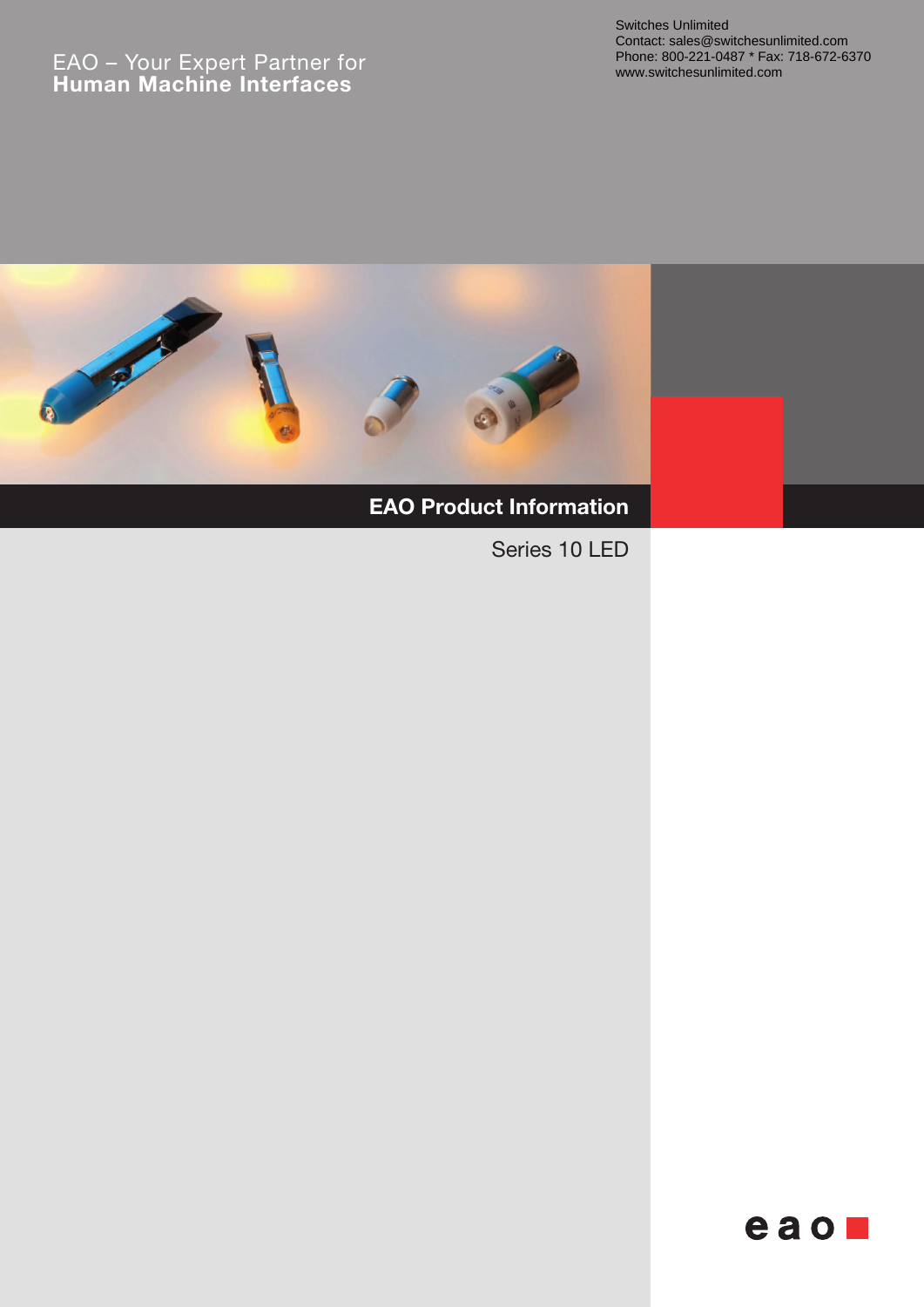# **Contents**

# eao $\frac{2}{\frac{3}{2} \cdot 2010}$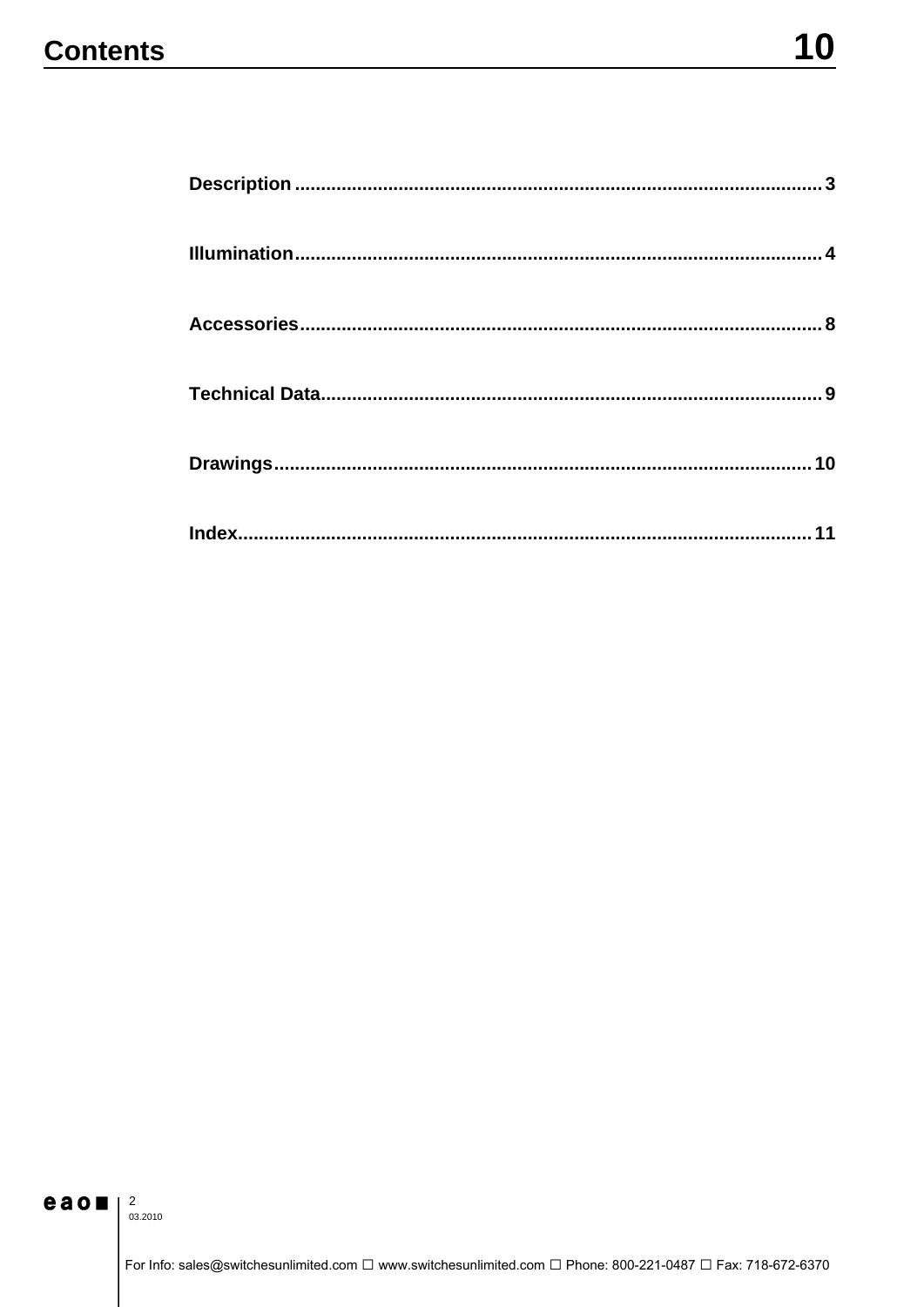## **Product Information**

#### **General notes**

The LEDs have decisive advantages:

- 1. Optimum of illumination
- 2. Low power consumption
- 3. Used on DC voltage and AC voltage
- 4. Low heat generation
- 5. Extrem long lifetime
- 6. Shock and vibration proof

#### **Design**

The LEDs are built with an integrated resitor and they are available in three versions:

#### Without rectifier

Only for use on DC voltage. Please be aware of the polarity! With half-wave rectifier

These LEDs are built with a protection diode in series with the resitor and the LED. They can be used without any problems on DC voltage and AC voltage. The typical light reduction on AC voltage against DC voltage operation is round 25%.

#### With bridge rectifier

Can be used without any problems on a DC voltage and AC voltage with the same light output. Bipolarity on DC voltage!

#### **Illumination**

Single-Chip LEDs in red, blue, green, yellow and white gives superb illumination and can be supplied in 6 VDC, 12, 24, 28, 48 VAC/DC, 130 VDC, 130 VAC and 230 VAC.

Due to production tolerances, colour temperature variations may be detected within individual consignments.

#### **Lamp remover**

for T1 3/4 MG LED Typ-Nr. 61-9740.0 (series 22, 31, 41, 51, 61, 71) Typ-Nr. 300-0002-00 (series Swisstac)

for T5.5 LED Typ-Nr. 02-906 (series 01, 14) Typ-Nr. 300-0002-00 (series Swisstac)

for T6.8 LED Typ-Nr. 03-996 (series 02, 03)

for T3 1/4 BA9s LED Typ-Nr. 700.006.0 (series 04) Typ-Nr. 44-935 (series 44)

#### **Used in series**

T1 3/4 MG: 22, 31, 41, 51, 61, 71, Swisstac T5.5: 01, 14, Swisstac T6.8: 02, 03 T3 1/4 BA9s: 04, 44

*We reserve the right to modify technical data All dimensions in mm*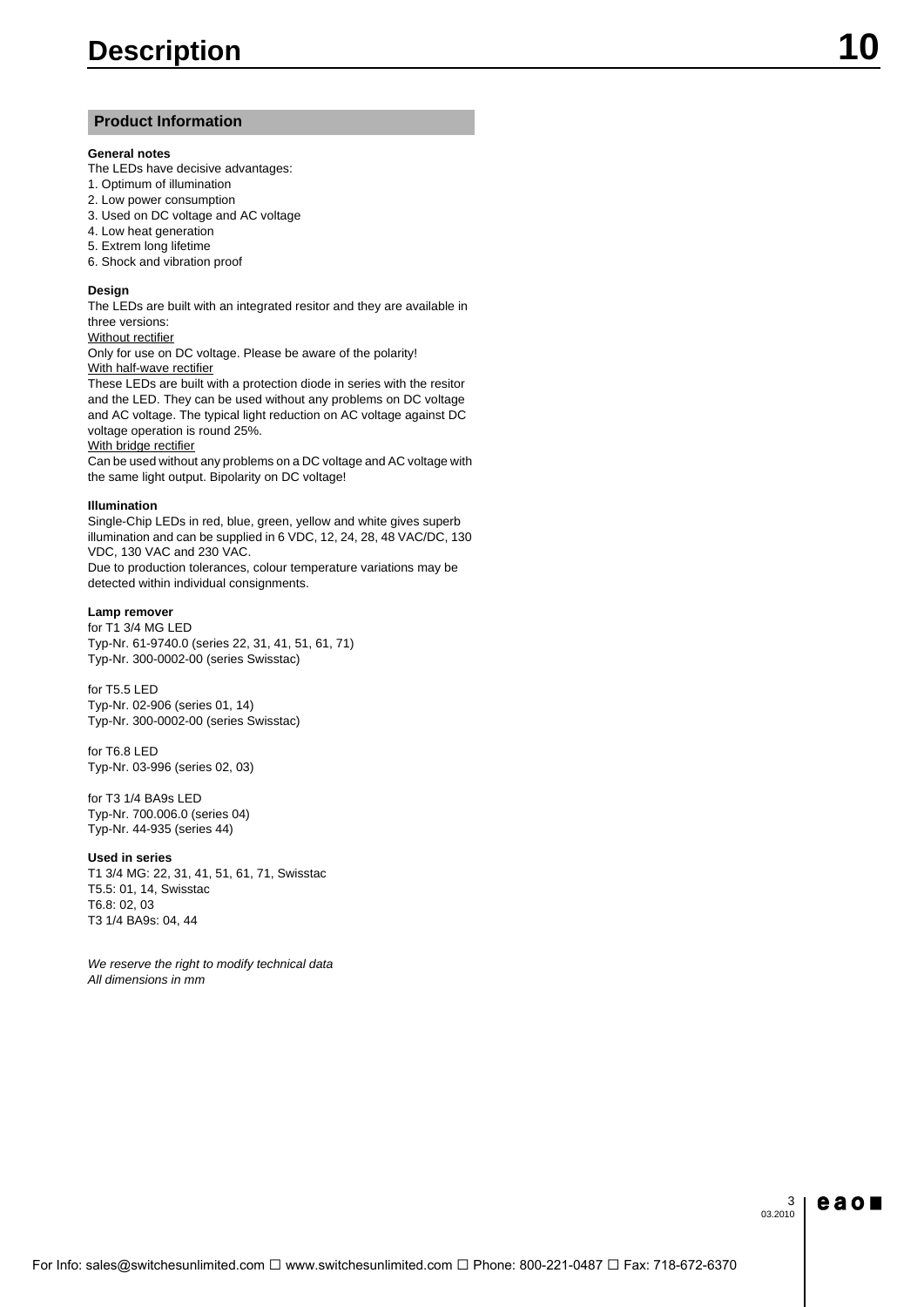# **Single-LED T1 3/4 (6mm) MG**

|                   | Light colour  | Operating voltage/-cur-<br>rent | Lumi. Intensity | Dom. Wavelength      | Version   | Typ-Nr.      | Component layout | Technical drawing | $\widetilde{k_{0}}$ |
|-------------------|---------------|---------------------------------|-----------------|----------------------|-----------|--------------|------------------|-------------------|---------------------|
| Single-LED T1 3/4 | blue          | 12 VAC/DC, 7/14 mA              | 650 mcd         | 470 nm               | <b>HR</b> | 10-2J09.1066 |                  | 1                 | 0.002               |
| (6mm) MG          |               | 24 VAC/DC, 7/14 mA              | 650 mcd         | 470 nm               | <b>HR</b> | 10-2J12.1066 |                  | $\mathbf{1}$      | 0.002               |
|                   |               | 28 VAC/DC, 7/14 mA              | 650 mcd         | 470 nm               | <b>HR</b> | 10-2J13.1066 |                  | $\mathbf{1}$      | 0.002               |
|                   |               | 48 VAC/DC, 4/8 mA               | 400 mcd         | 470 nm               | <b>HR</b> | 10-2J19.1046 |                  | $\mathbf{1}$      | 0.002               |
|                   |               | 6 VDC, 15 mA                    | 680 mcd         | 470 nm               | <b>WR</b> | 10-2J06.3146 |                  | $\mathbf{1}$      | 0.002               |
|                   | green         | 12 VAC/DC, 4/7 mA               | 1050 mcd        | 525 nm               | <b>HR</b> | 10-2J09.1065 |                  | $\mathbf{1}$      | 0.002               |
|                   |               | 24 VAC/DC, 4/7 mA               | 1050 mcd        | 525 nm               | <b>HR</b> | 10-2J12.1065 |                  | 1                 | 0.002               |
|                   |               | 28 VAC/DC, 4/7 mA               | 1050 mcd        | 525 nm               | <b>HR</b> | 10-2J13.1065 |                  | 1                 | 0.002               |
|                   |               | 48 VAC/DC, 2/4 mA               | 600 mcd         | 525 nm               | <b>HR</b> | 10-2J19.1045 |                  | 1                 | 0.002               |
|                   |               | 6 VDC, 7 mA                     | 1050 mcd        | 525 nm               | <b>WR</b> | 10-2J06.3145 |                  | $\mathbf{1}$      | 0.002               |
|                   | red           | 12 VAC/DC, 7/14 mA              | 330 mcd         | 630 nm               | <b>HR</b> | 10-2J09.1062 |                  | 1                 | 0.002               |
|                   |               | 24 VAC/DC, 7/14 mA              | 330 mcd         | 630 nm               | <b>HR</b> | 10-2J12.1062 |                  | $\mathbf{1}$      | 0.002               |
|                   |               | 28 VAC/DC, 7/14 mA              | 330 mcd         | 630 nm               | <b>HR</b> | 10-2J13.1062 |                  | $\mathbf{1}$      | 0.002               |
|                   |               | 48 VAC/DC, 4/8 mA               | 200 mcd         | 630 nm               | <b>HR</b> | 10-2J19.1042 |                  | 1                 | 0.002               |
|                   |               | 6 VDC, 15 mA                    | 350 mcd         | 630 nm               | <b>WR</b> | 10-2J06.3142 |                  | 1                 | 0.002               |
|                   | white diffuse | 12 VAC/DC, 7/14 mA              | 700 mcd         | $x=0.31 / y=0.32$    | <b>HR</b> | 10-2J09.1069 | 1                | 1                 | 0.002               |
|                   |               | 24 VAC/DC, 7/14 mA              | 700 mcd         | $x=0.31 / y=0.32$    | <b>HR</b> | 10-2J12.1069 | 1                | $\mathbf{1}$      | 0.002               |
|                   |               | 28 VAC/DC, 7/14 mA              | 700 mcd         | $x=0.31 / y=0.32$ nm | <b>HR</b> | 10-2J13.1069 | 1                | 1                 | 0.002               |
|                   |               | 48 VAC/DC, 4/8 mA               | 400 mcd         | $x=0.31 / y=0.32$    | <b>HR</b> | 10-2J19.1049 | 1                | $\mathbf{1}$      | 0.002               |
|                   |               | 6 VDC, 15 mA                    | 750 mcd         | $x=0.31 / y=0.32$    | <b>WR</b> | 10-2J06.3149 | 1                | $\mathbf{1}$      | 0.002               |
|                   | yellow        | 12 VAC/DC, 7/14 mA              | 280 mcd         | 587 nm               | <b>HR</b> | 10-2J09.1064 |                  | $\mathbf{1}$      | 0.002               |
|                   |               | 24 VAC/DC, 7/14 mA              | 280 mcd         | 587 nm               | <b>HR</b> | 10-2J12.1064 |                  | 1                 | 0.002               |
|                   |               | 28 VAC/DC, 7/14 mA              | 280 mcd         | 587 nm               | <b>HR</b> | 10-2J13.1064 |                  | 1                 | 0.002               |
|                   |               | 48 VAC/DC, 4/8 mA               | 180 mcd         | 587 nm               | <b>HR</b> | 10-2J19.1044 |                  | 1                 | 0.002               |
|                   |               | 6 VDC, 15 mA                    | 300 mcd         | 587 nm               | <b>WR</b> | 10-2J06.3144 |                  | $\mathbf{1}$      | 0.002               |

Electrical and optical data are measured at 25°C.

Luminous intensity data of the LEDs on direct voltage.

The specified versions are built with a protection diode in series and the LED.

A suitable lamp remover Part No. 61-9740.0 (Series Swisstac Part No. 300-0002-00).

Version:  $HR = With half-wave rectifier$ ,  $WR = Without rectifier$ 

Component layout from page 10, Technical drawing from page 10

eao $\blacksquare$ <sup>4</sup>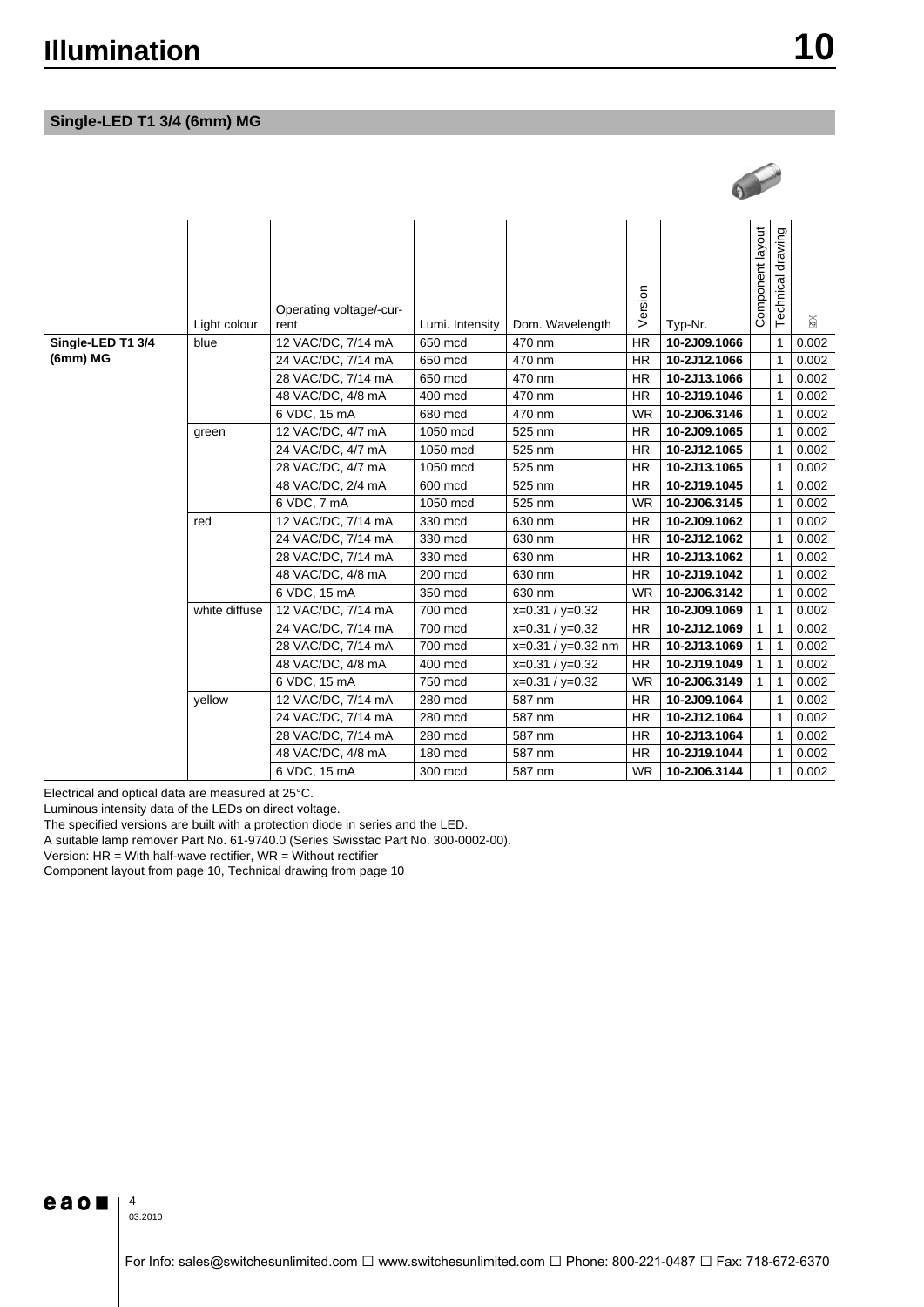# **Single-LED T5.5**



|                 | Light colour  | Operating voltage/-current | Lumi. Intensity | Dom. Wavelength   | Version   | Typ-Nr.      | Component layout | Technical drawing       | $\widetilde{k_{\rm g}}$ |
|-----------------|---------------|----------------------------|-----------------|-------------------|-----------|--------------|------------------|-------------------------|-------------------------|
| Single-LED T5.5 | blue          | 12 VAC/DC, 7/14 mA         | 650 mcd         | 470 nm            | <b>HR</b> | 10-2109.1066 |                  | $\overline{2}$          | 0.001                   |
|                 |               | 24 VAC/DC, 7/14 mA         | 650 mcd         | 470 mm            | <b>HR</b> | 10-2112.1066 |                  | $\overline{2}$          | 0.001                   |
|                 |               | 28 VAC/DC, 7/14 mA         | 650 mcd         | 470 nm            | <b>HR</b> | 10-2113.1066 |                  | $\overline{2}$          | 0.001                   |
|                 |               | 48 VAC/DC, 4/8 mA          | 400 mcd         | 470 nm            | <b>HR</b> | 10-2119.1046 |                  | 2                       | 0.001                   |
|                 |               | 6 VDC, 15 mA               | 680 mcd         | 470 nm            | <b>WR</b> | 10-2106.3146 |                  | $\overline{2}$          | 0.001                   |
|                 | green         | 12 VAC/DC, 4/7 mA          | 1050 mcd        | 525 mm            | <b>HR</b> | 10-2109.1065 |                  | 2                       | 0.001                   |
|                 |               | 24 VAC/DC, 4/7 mA          | 1050 mcd        | 525 mm            | <b>HR</b> | 10-2112.1065 |                  | 2                       | 0.001                   |
|                 |               | 28 VAC/DC, 4/7 mA          | 1050 mcd        | 525 nm            | <b>HR</b> | 10-2113.1065 |                  | $\overline{2}$          | 0.001                   |
|                 |               | 48 VAC/DC, 2/4 mA          | 600 mcd         | 525 nm            | <b>HR</b> | 10-2119.1045 |                  | 2                       | 0.001                   |
|                 |               | 6 VDC, 7 mA                | 1050 mcd        | 525 nm            | <b>WR</b> | 10-2106.3145 |                  | $\overline{2}$          | 0.001                   |
|                 | red           | 12 VAC/DC, 7/14 mA         | 330 mcd         | 630 nm            | <b>HR</b> | 10-2109.1062 |                  | $\overline{2}$          | 0.001                   |
|                 |               | 24 VAC/DC, 7/14 mA         | 330 mcd         | 630 nm            | <b>HR</b> | 10-2112.1062 |                  | 2                       | 0.001                   |
|                 |               | 28 VAC/DC, 7/14 mA         | 330 mcd         | 630 nm            | <b>HR</b> | 10-2113.1062 |                  | $\overline{2}$          | 0.001                   |
|                 |               | 48 VAC/DC, 4/8 mA          | 200 mcd         | 630 nm            | <b>HR</b> | 10-2119.1042 |                  | $\overline{2}$          | 0.001                   |
|                 |               | 6 VDC, 15 mA               | 350 mcd         | 630 nm            | <b>WR</b> | 10-2106.3142 |                  | $\overline{\mathbf{c}}$ | 0.001                   |
|                 | white diffuse | 12 VAC/DC, 7/14 mA         | 700 mcd         | $x=0.31 / y=0.32$ | <b>HR</b> | 10-2109.1069 | 1                | $\overline{2}$          | 0.001                   |
|                 |               | 24 VAC/DC, 7/14 mA         | 700 mcd         | $x=0.31 / y=0.32$ | <b>HR</b> | 10-2112.1069 | 1                | $\overline{2}$          | 0.001                   |
|                 |               | 28 VAC/DC, 7/14 mA         | 700 mcd         | $x=0.31 / y=0.32$ | <b>HR</b> | 10-2113.1069 | 1                | 2                       | 0.001                   |
|                 |               | 48 VAC/DC, 4/8 mA          | 400 mcd         | $x=0.31 / y=0.32$ | <b>HR</b> | 10-2119.1049 | 1                | $\overline{2}$          | 0.001                   |
|                 |               | 6 VDC, 15 mA               | 750 mcd         | $x=0.31 / y=0.32$ | <b>WR</b> | 10-2106.3149 | 1                | $\overline{2}$          | 0.001                   |
|                 | vellow        | 12 VAC/DC, 7/14 mA         | 280 mcd         | 587 nm            | <b>HR</b> | 10-2109.1064 |                  | 2                       | 0.001                   |
|                 |               | 24 VAC/DC, 7/14 mA         | 280 mcd         | 587 nm            | <b>HR</b> | 10-2112.1064 |                  | $\overline{2}$          | 0.001                   |
|                 |               | 28 VAC/DC, 7/14 mA         | 280 mcd         | 587 nm            | <b>HR</b> | 10-2113.1064 |                  | $\overline{2}$          | 0.001                   |
|                 |               | 48 VAC/DC, 4/8 mA          | 180 mcd         | 587 nm            | <b>HR</b> | 10-2119.1044 |                  | 2                       | 0.001                   |
|                 |               | 6 VDC, 15 mA               | 300 mcd         | 587 nm            | <b>WR</b> | 10-2106.3144 |                  | 2                       | 0.001                   |

Electrical and optical data are measured at 25°C.

Luminous intensity data of the LEDs on direct voltage.

The specified versions are built with a protection diode in series and the LED.

A suitable lamp remover Part No. 02-906 (Series Swisstac Part No. 300-0002-00).

Version:  $HR = With half-wave rectifier$ ,  $WR = Without rectifier$ 

Component layout from page 10, Technical drawing from page 10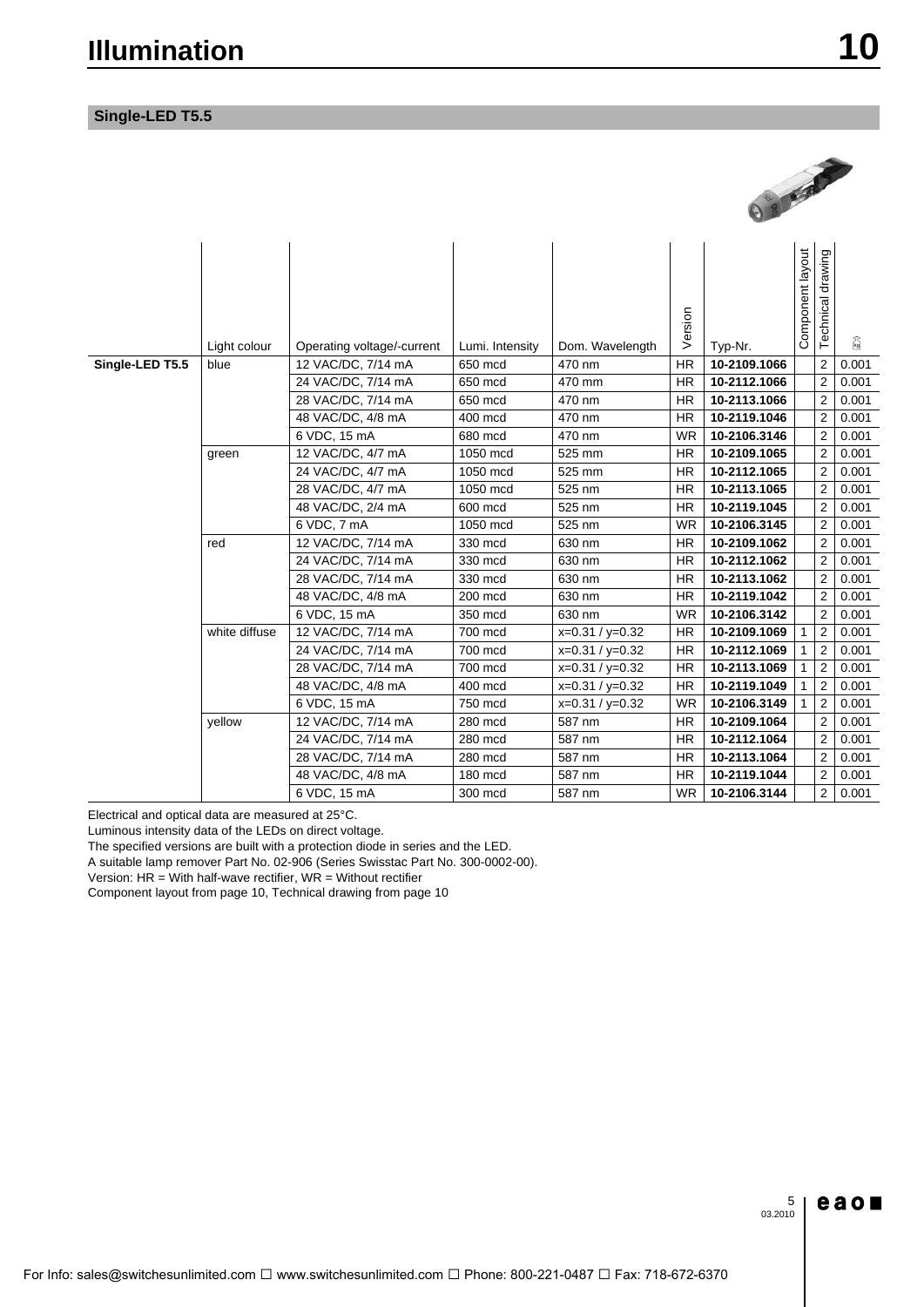# **Single-LED T6.8**

|                 |               |                                         |                    |                   |                        | <b>ANTIQUES</b>              |                              |                   |                   |
|-----------------|---------------|-----------------------------------------|--------------------|-------------------|------------------------|------------------------------|------------------------------|-------------------|-------------------|
|                 | Light colour  | Operating voltage/-current              | Lumi. Intensity    | Dom. Wavelength   | Version                | Typ-Nr.                      | Component layout             | Technical drawing | $\widetilde{k_0}$ |
| Single-LED T6.8 | blue          | 12 VAC/DC, 9/17 mA                      | 780 mcd            | 470 nm            | <b>HR</b>              | 10-2K09.1076                 |                              | 3                 | 0.002             |
|                 |               | 24 VAC/DC, 9/17 mA                      | 780 mcd            | 470 nm            | <b>HR</b>              | 10-2K12.1076                 |                              | 3                 | 0.002             |
|                 |               | 28 VAC/DC, 9/17 mA                      | 780 mcd            | 470 nm            | <b>HR</b>              | 10-2K13.1076                 |                              | 3                 | 0.002             |
|                 |               | 48 VAC/DC, 4/8 mA                       | 400 mcd            | 470 nm            | <b>HR</b>              | 10-2K19.1056                 |                              | 3                 | 0.002             |
|                 |               | 6 VDC, 17 mA                            | 780 mcd            | 470 nm            | <b>WR</b>              | 10-2K06.3156                 |                              | 3                 | 0.002             |
|                 | green         | 12 VAC/DC, 4/7 mA                       | 1050 mcd           | 525 nm            | <b>HR</b>              | 10-2K09.1075                 |                              | 3                 | 0.002             |
|                 |               | 24 VAC/DC, 4/7 mA                       | 1050 mcd           | 525 nm            | <b>HR</b>              | 10-2K12.1075                 |                              | 3                 | 0.002             |
|                 |               | 28 VAC/DC, 4/7 mA                       | 1050 mcd           | 525 nm            | <b>HR</b>              | 10-2K13.1075                 |                              | 3                 | 0.002             |
|                 |               | 48 VAC/DC, 2/4 mA                       | 600 mcd            | 525 nm            | <b>HR</b>              | 10-2K19.1055                 |                              | 3                 | 0.002             |
|                 |               | 6 VDC, 7 mA                             | 1050 mcd           | 525 nm            | <b>WR</b>              | 10-2K06.3155                 |                              | 3                 | 0.002             |
|                 | red           | 12 VAC/DC, 9/17 mA                      | 400 mcd            | 630 nm            | <b>HR</b>              | 10-2K09.1072                 |                              | 3                 | 0.002             |
|                 |               | 24 VAC/DC, 9/17 mA                      | 400 mcd            | 630 nm            | <b>HR</b>              | 10-2K12.1072                 |                              | 3                 | 0.002             |
|                 |               | 28 VAC/DC, 9/17 mA                      | 400 mcd            | 630 nm            | <b>HR</b>              | 10-2K13.1072                 |                              | 3                 | 0.002             |
|                 |               | 48 VAC/DC, 4/8 mA                       | 200 mcd            | 630 nm            | <b>HR</b>              | 10-2K19.1052                 |                              | 3                 | 0.002             |
|                 | white diffuse | 6 VDC, 17 mA                            | 400 mcd            | 630 nm            | <b>WR</b>              | 10-2K06.3152                 |                              | 3                 | 0.002             |
|                 |               | 12 VAC/DC, 9/17 mA                      | 850 mcd<br>850 mcd | $x=0.31 / y=0.32$ | <b>HR</b>              | 10-2K09.1079                 | 1                            | 3                 | 0.002             |
|                 |               | 24 VAC/DC, 9/17 mA                      | 850 mcd            | $x=0.31 / y=0.32$ | <b>HR</b><br><b>HR</b> | 10-2K12.1079<br>10-2K13.1079 | $\mathbf{1}$<br>$\mathbf{1}$ | 3<br>3            | 0.002<br>0.002    |
|                 |               | 28 VAC/DC, 9/17 mA<br>48 VAC/DC, 4/8 mA | 400 mcd            | $x=0.31 / y=0.32$ | <b>HR</b>              | 10-2K19.1059                 | $\mathbf{1}$                 | 3                 | 0.002             |
|                 |               |                                         |                    | $x=0.31 / y=0.32$ |                        |                              |                              |                   |                   |
|                 |               | 6 VDC, 17 mA                            | 850 mcd            | $x=0.31 / y=0.32$ | <b>WR</b>              | 10-2K06.3159                 | $\mathbf{1}$                 | 3                 | 0.002             |
|                 | yellow        | 12 VAC/DC, 9/17 mA                      | 340 mcd            | 340 nm<br>340 nm  | HR<br><b>HR</b>        | 10-2K09.1074<br>10-2K12.1074 |                              | 3                 | 0.002             |
|                 |               | 24 VAC/DC, 9/17 mA                      | 340 mcd            |                   |                        |                              |                              | 3                 | 0.002             |
|                 |               | 28 VAC/DC, 9/17 mA                      | 340 mcd            | 340 nm            | <b>HR</b>              | 10-2K13.1074                 |                              | 3                 | 0.002             |
|                 |               | 48 VAC/DC, 4/8 mA                       | 180 mcd            | 340 nm            | <b>HR</b>              | 10-2K19.1054                 |                              | 3                 | 0.002             |
|                 |               | 6 VDC, 17 mA                            | 340 mcd            | 340 nm            | <b>WR</b>              | 10-2K06.3154                 |                              | 3                 | 0.002             |

Electrical and optical data are measured at 25°C.

Luminous intensity data of the LEDs on direct voltage.

The specified versions are built with a protection diode in series and the LED.

A suitable lamp remover Part No. 03-996.

Version:  $HR =$  With half-wave rectifier,  $WR =$  Without rectifier

Component layout from page 10, Technical drawing from page 10

 $e$ ao $\blacksquare$ 

6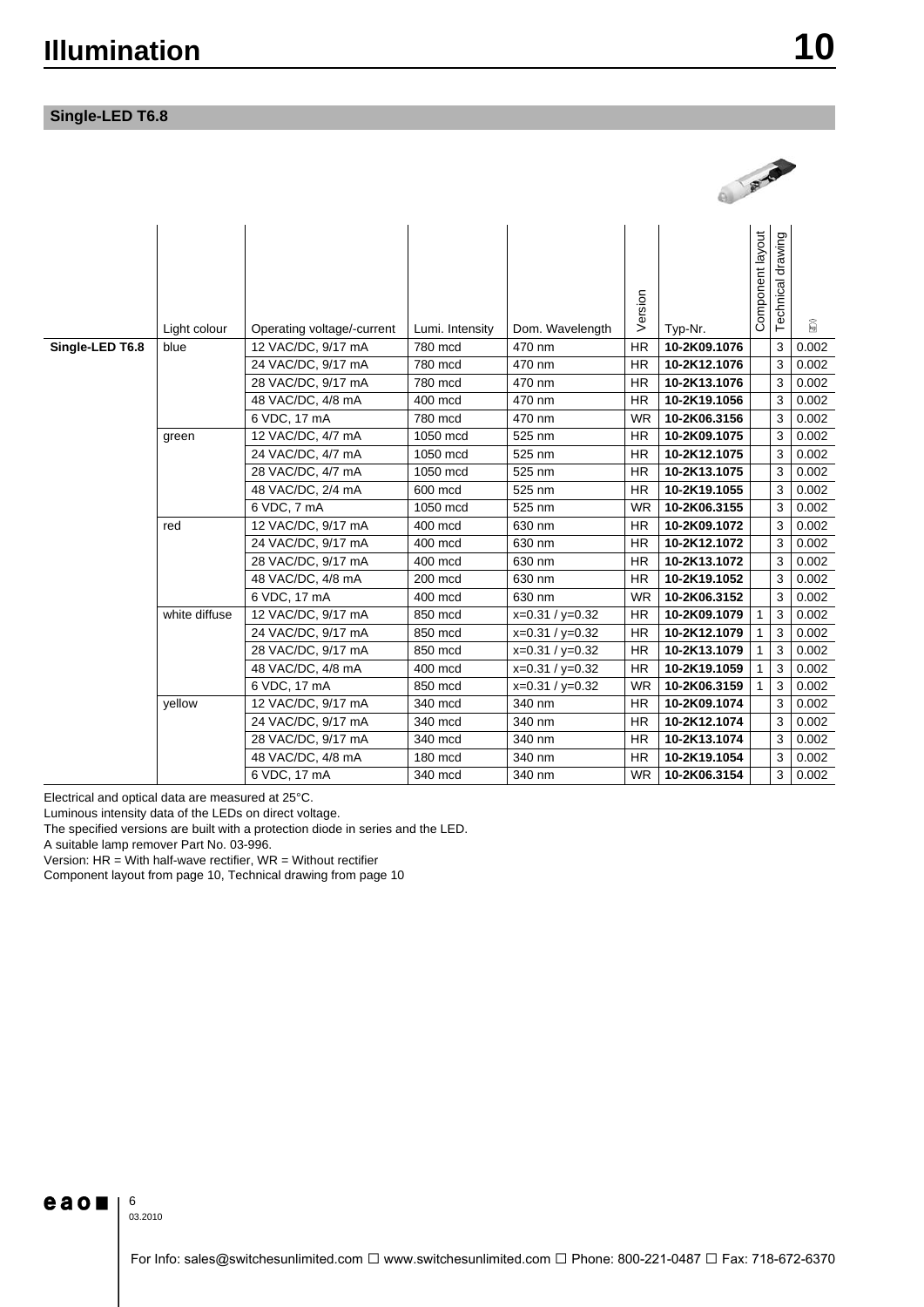# **Single-LED T3 1/4 (10x25mm) BA9s**

|                   | Light colour  | Operating voltage/-cur-<br>rent | Lumi. Intensity | Dom. Wavelength   | Version   | Typ-Nr.      | Comp. layout | drawing<br>Techn. | 阔     |
|-------------------|---------------|---------------------------------|-----------------|-------------------|-----------|--------------|--------------|-------------------|-------|
| Single-LED T3 1/4 | blue          | 12 VAC/DC, 16 mA                | 720 mcd         | 470 nm            | <b>BR</b> | 10-2509.1146 |              | 4                 | 0.002 |
| (10x25mm) BA9s    |               | 130 VAC, 5 mA                   | 230 mcd         | 470 nm            | <b>BR</b> | 10-2H24.2056 |              | 4                 | 0.002 |
|                   |               | 130 VDC, 3 mA                   | 200 mcd         | 470 nm            | <b>BR</b> | 10-2524.3046 |              | 4                 | 0.002 |
|                   |               | 230 VAC, 3 mA                   | 200 mcd         | 470 nm            | BR        | 10-2H25.2046 |              | 4                 | 0.002 |
|                   |               | 24 VAC/DC, 15 mA                | 680 mcd         | 470 nm            | <b>BR</b> | 10-2512.1146 |              | 4                 | 0.002 |
|                   |               | 28 VAC/DC, 13 mA                | 590 mcd         | 470 nm            | BR        | 10-2513.1146 |              | 4                 | 0.002 |
|                   |               | 48 VAC/DC, 8 mA                 | 400 mcd         | 470 nm            | BR        | 10-2519.1056 |              | 4                 | 0.002 |
|                   |               | 6 VDC, 17 mA                    | 780 mcd         | 470 nm            | WR        | 10-2506.1086 |              | 4                 | 0.002 |
|                   | green         | 12 VAC/DC, 7 mA                 | 1050 mcd        | 525 nm            | BR        | 10-2509.1145 |              | 4                 | 0.002 |
|                   |               | 130 VAC, 3 mA                   | 450 mcd         | 525 nm            | BR        | 10-2H24.2055 |              | 4                 | 0.002 |
|                   |               | 130 VDC, 2 mA                   | 300 mcd         | 525 nm            | <b>BR</b> | 10-2524.3045 |              | 4                 | 0.002 |
|                   |               | 230 VAC, 2 mA                   | 300 mcd         | 525 nm            | <b>BR</b> | 10-2H25.2045 |              | 4                 | 0.002 |
|                   |               | 24 VAC/DC, 7 mA                 | 1050 mcd        | 525 nm            | <b>BR</b> | 10-2512.1145 |              | 4                 | 0.002 |
|                   |               | 28 VAC/DC, 7 mA                 | 1050 mcd        | 525 nm            | <b>BR</b> | 10-2513.1145 |              | 4                 | 0.002 |
|                   |               | 48 VAC/DC, 4 mA                 | 600 mcd         | 525 nm            | <b>BR</b> | 10-2519.1055 |              | 4                 | 0.002 |
| red               |               | 6 VDC, 7 mA                     | 1050 mcd        | 525 nm            | WR        | 10-2506.1085 |              | 4                 | 0.002 |
|                   |               | 12 VAC/DC, 16 mA                | 390 mcd         | 630 nm            | BR        | 10-2509.1142 |              | 4                 | 0.002 |
|                   |               | 130 VAC, 5 mA                   | 180 mcd         | 630 nm            | BR        | 10-2H24.2052 |              | 4                 | 0.002 |
|                   |               | 130 VDC, 3 mA                   | 120 mcd         | 630 nm            | BR        | 10-2524.3042 |              | 4                 | 0.002 |
|                   |               | 230 VAC, 3 mA                   | 120 mcd         | 630 nm            | BR        | 10-2H25.2042 |              | 4                 | 0.002 |
|                   |               | 24 VAC/DC, 15 mA                | 350 mcd         | 630 nm            | BR        | 10-2512.1142 |              | 4                 | 0.002 |
|                   |               | 28 VAC/DC, 13 mA                | 300 mcd         | 630 nm            | BR        | 10-2513.1142 |              | 4                 | 0.002 |
|                   |               | 48 VAC/DC, 8 mA                 | 200 mcd         | 630 nm            | <b>BR</b> | 10-2519.1052 |              | 4                 | 0.002 |
|                   |               | 6 VDC, 17 mA                    | 400 mcd         | 630 nm            | <b>WR</b> | 10-2506.1082 |              | 4                 | 0.002 |
|                   | white diffuse | 12 VAC/DC, 16 mA                | 800 mcd         | $x=0.31 / y=0.32$ | <b>BR</b> | 10-2509.1149 | 1            | 4                 | 0.002 |
|                   |               | 130 VAC, 5 mA                   | 250 mcd         | $x=0.31 / y=0.32$ | <b>BR</b> | 10-2H24.2059 | $\mathbf{1}$ | $\overline{4}$    | 0.002 |
|                   |               | 130 VDC, 3 mA                   | 150 mcd         | $x=0.31 / y=0.32$ | <b>BR</b> | 10-2524.3049 | $\mathbf{1}$ | 4                 | 0.002 |
|                   |               | 230 VAC, 3 mA                   | 150 mcd         | $x=0.31 / y=0.32$ | <b>BR</b> | 10-2H25.2049 | 1            | 4                 | 0.002 |
|                   |               | 24 VAC/DC, 15 mA                | 750 mcd         | $x=0.31 / y=0.32$ | <b>BR</b> | 10-2512.1149 | $\mathbf{1}$ | 4                 | 0.002 |
|                   |               | 28 VAC/DC, 13 mA                | 650 mcd         | $x=0.31 / y=0.32$ | BR        | 10-2513.1149 | 1            | 4                 | 0.002 |
|                   |               | 48 VAC/DC, 8 mA                 | 400 mcd         | $x=0.31 / y=0.32$ | BR        | 10-2519.1059 | 1            | 4                 | 0.002 |
|                   |               | 6 VDC, 17 mA                    | 850 mcd         | $x=0.31 / y=0.32$ | WR        | 10-2506.1089 | $\mathbf{1}$ | 4                 | 0.002 |
|                   | yellow        | 12 VAC/DC, 16 mA                | 340 mcd         | 587 nm            | BR        | 10-2509.1144 |              | 4                 | 0.002 |
|                   |               | 130 VAC, 5 mA                   | 160 mcd         | 587 nm            | BR.       | 10-2H24.2054 |              | 4                 | 0.002 |
|                   |               | 130 VDC, 3 mA                   | 110 mcd         | 587 nm            | <b>BR</b> | 10-2524.3044 |              | 4                 | 0.002 |
|                   |               | 230 VAC, 3 mA                   | 110 mcd         | 587 nm            | <b>BR</b> | 10-2H25.2044 |              | 4                 | 0.002 |
|                   |               | 24 VAC/DC, 15 mA                | 300 mcd         | 587 nm            | <b>BR</b> | 10-2512.1144 |              | 4                 | 0.002 |
|                   |               | 28 VAC/DC, 13 mA                | 270 mcd         | 587 nm            | <b>BR</b> | 10-2513.1144 |              | 4                 | 0.002 |
|                   |               | 48 VAC/DC, 8 mA                 | 180 mcd         | 587 nm            | <b>BR</b> | 10-2519.1054 |              | 4                 | 0.002 |
|                   |               | 6 VDC, 17 mA                    | 340 mcd         | 587 nm            | <b>WR</b> | 10-2506.1084 |              | 4                 | 0.002 |

Electrical and optical data are measured at 25°C.

Luminous intensity data of the LEDs on direct voltage.

The specified 6 VDC, 130 VAC, 130 DC und 230 VAC versions are built with a protection diode.

The specified 12, 24, 28, 48 VAC/DC versions are built with a bridge rectifier.

The specified 130 VAC types are developed to run on a supply voltage of 130 VAC only. An operation at a higher supply voltage using commercial lampholders with integrated resistors, is not approved.

A suitable lamp remover Part No. 700.006.0 (Series 44 Part No. 44-935).

Version:  $BR = With bridge rectifier$ ,  $WR = Without rectifier$ 

Component layout from page 10, Technical drawing from page 10

 $e$  a o  $\blacksquare$ 

OFF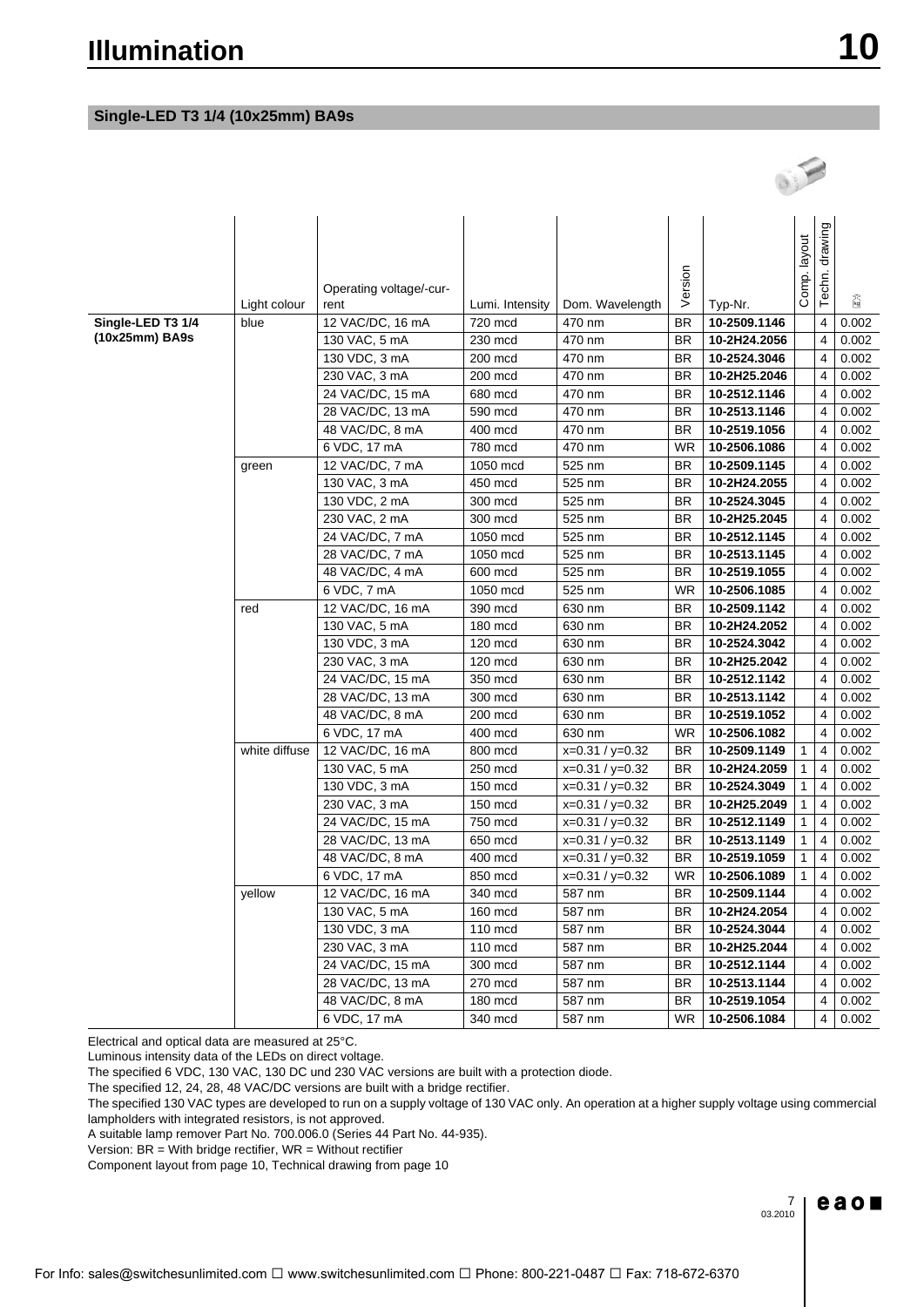# **Illumination**

# **Lamp remover for T1 3/4 MG LED**

|                                | For series             | Typ-Nr.     |       |
|--------------------------------|------------------------|-------------|-------|
| Lamp remover for T1 3/4 MG LED | 22, 31, 41, 51, 61, 71 | 61-9740.0   | 0.003 |
|                                | Swisstac               | 300-0002-00 | 0.003 |

#### CAUTION

A switching process might be released when replacing the LED!

# **Lamp remover for T5.5 LED**

|                           | For series | Typ-Nr. | $\epsilon$<br>kg |
|---------------------------|------------|---------|------------------|
| Lamp remover for T5.5 LED | 01.14      | 02-906  | 0.002            |

#### CAUTION

A switching process might be released when replacing the LED!

# **Lamp remover for T6.8 LED**

|                           | For series | Tvp-Nr. |       |
|---------------------------|------------|---------|-------|
| Lamp remover for T6.8 LED | 02,03      | 03-996  | 0.027 |

### CAUTION

A switching process might be released when replacing the LED!

# **Lamp remover for T3 1/4 BA9s LED**

|                                  | For series | Tvp-Nr.   |       |
|----------------------------------|------------|-----------|-------|
| Lamp remover for T3 1/4 BA9s LED | 04         | 700.006.0 | 0.003 |
|                                  | 44         | 44-935    | 0.037 |

#### CAUTION

A switching process might be released when replacing the LED!





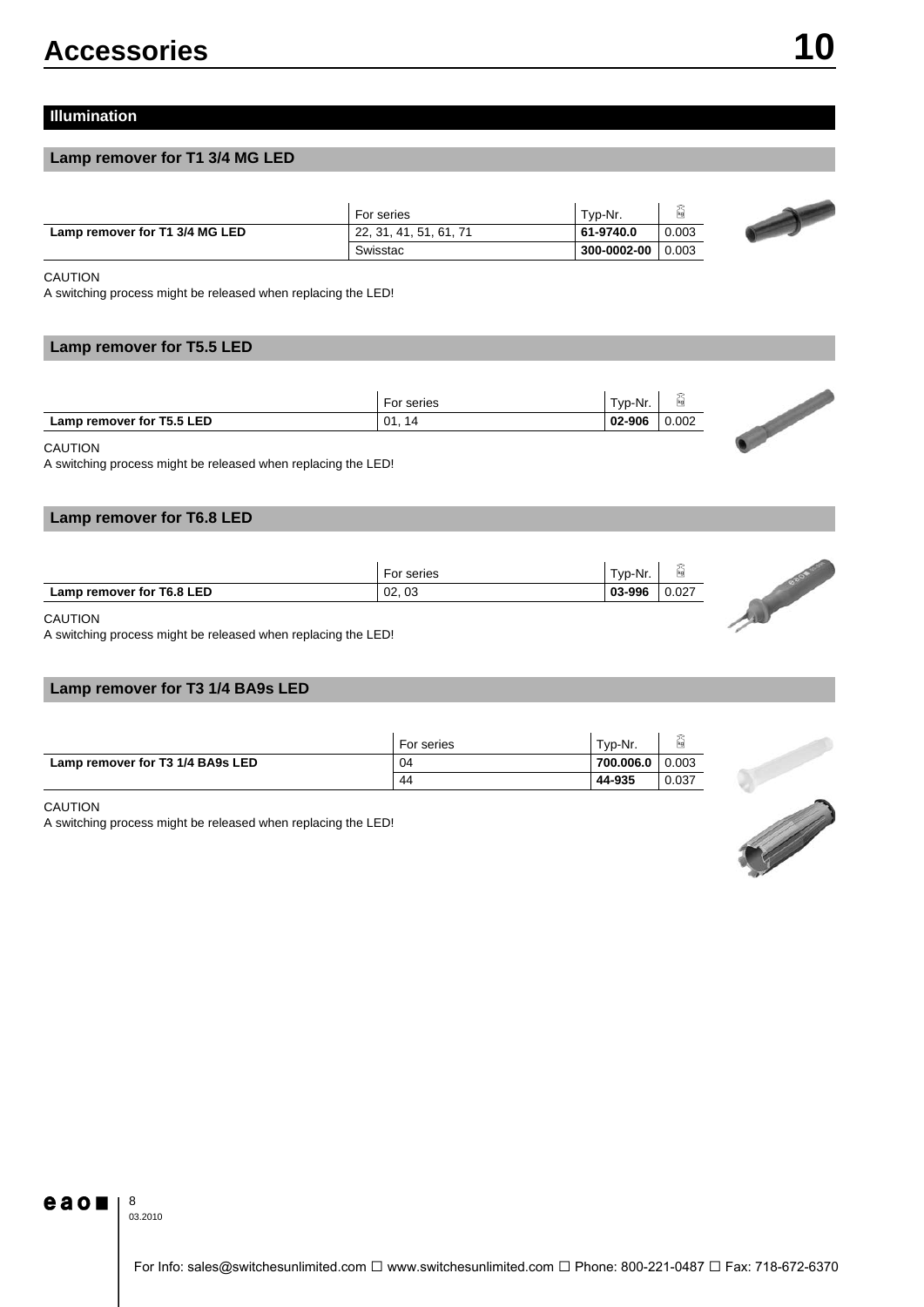# **Technical Data**

# **Electrical characteristics**

**Voltage tolerance**  $+10\%$ 

# **Mechanical characteristics**

### **Standards**

Lamp base Base Standard T1 3/4 MG DIN EN 60061-1: S5,7s T5.5 DIN 49601 T6.8 DIN 49601 BA9s DIN EN 60061-1: BA9s

### **Environmental conditions**

**Storage temperature** -25 °C ... +80 °C

**Service temperature** -20 °C ... +60 °C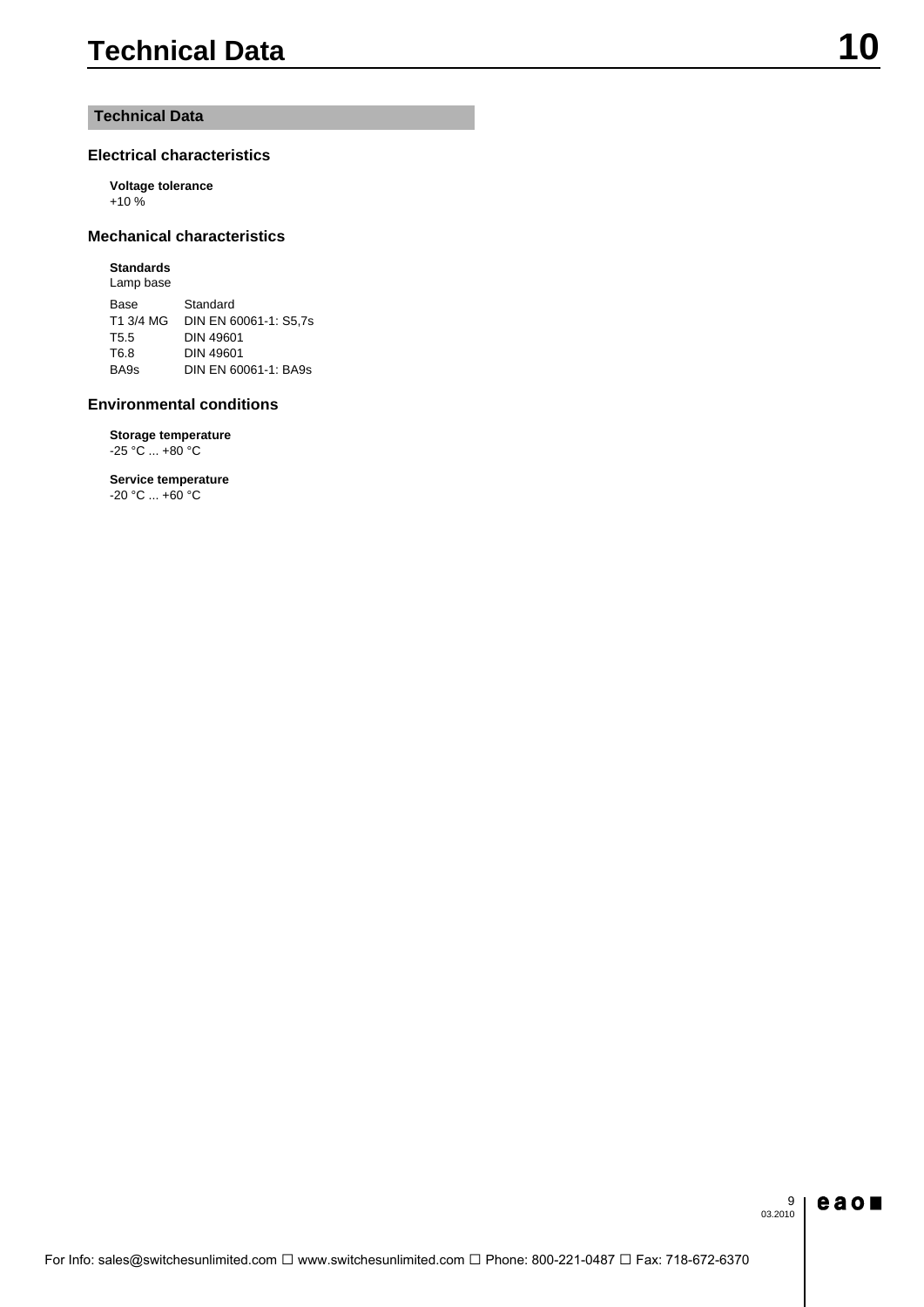# **Component layout**

**1 Single-LED T1 3/4 (6mm) MG** page 4 **| Single-LED T5.5** page 5 **| Single-LED T6.8** page 6 **| Single-LED T3 1/4 (10x25mm) BA9s** page 7



# **Technical drawing**

**1 Single-LED T1 3/4 (6mm) MG** page 4



**2 Single-LED T5.5** page 5



**3 Single-LED T6.8** page 6



# **4 Single-LED T3 1/4 (10x25mm) BA9s** page 7